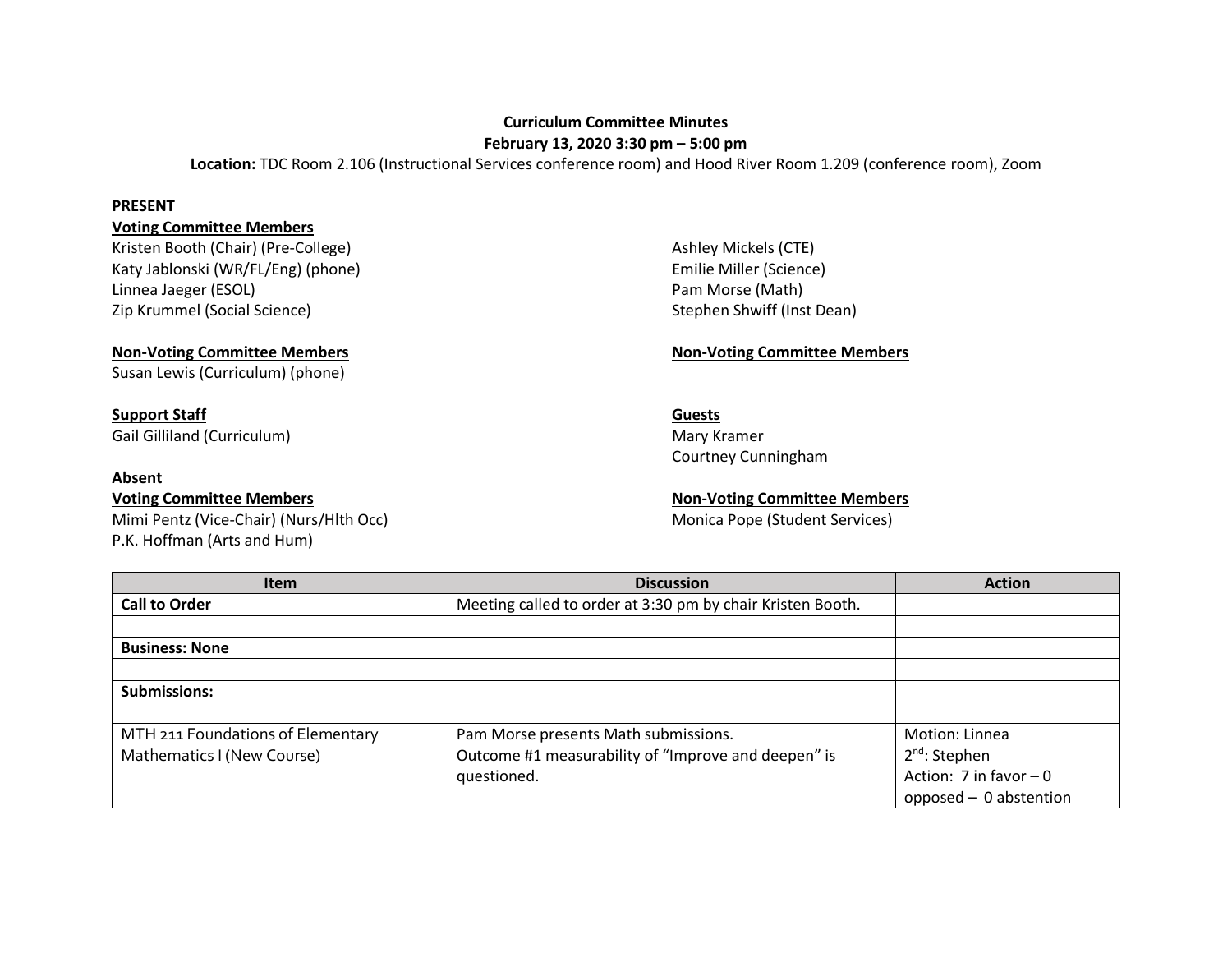| Extensive discussion ensues. Blooms Taxonomy is used in the    |  |
|----------------------------------------------------------------|--|
| discussion as a resource to find an appropriate action verb to |  |
| substitute for "Improve and deepen"                            |  |
| Possibly, it would be advantageous to include Blooms           |  |
| Taxonomy as a resource on submission forms in the              |  |
| "Learning Outcomes" directions (sentence 4) " Start            |  |
| each outcome with an active verb using Blooms                  |  |
| Taxonomy"                                                      |  |
| This math series is focused on teaching the math required by   |  |
| an instructor of elementary level math. Provides a greater     |  |
| variety of problem solving tools than found in the regular     |  |
| math course.                                                   |  |
| The three courses are basically the same except focus on       |  |
| different math concepts.                                       |  |
| Mathematical content knowledge is already there.               |  |
| Suggestions:                                                   |  |
| "Demonstrate knowledge of understanding,<br>$\circ$            |  |
| increase"                                                      |  |
| "Extend previous knowledge of"<br>$\circ$                      |  |
| Challenge with extend: We do not                               |  |
| know what the "previous knowledge"                             |  |
| is.                                                            |  |
| Extend is no different than improve<br>٠                       |  |
| or deepen.                                                     |  |
| At the end of outcome #1 add " in order to<br>$\circ$          |  |
| apply in a teaching situation."                                |  |
| "Extend mathematical content knowledgein<br>$\circ$            |  |
| order to apply in a classroom."                                |  |
| beyond the course prerequisite.<br>$\circ$                     |  |
| Is this class beyond MTH95 and                                 |  |
| MTH98?                                                         |  |
| Showing a competency of level. Math                            |  |
| competency is implied in the                                   |  |
| prerequisite.                                                  |  |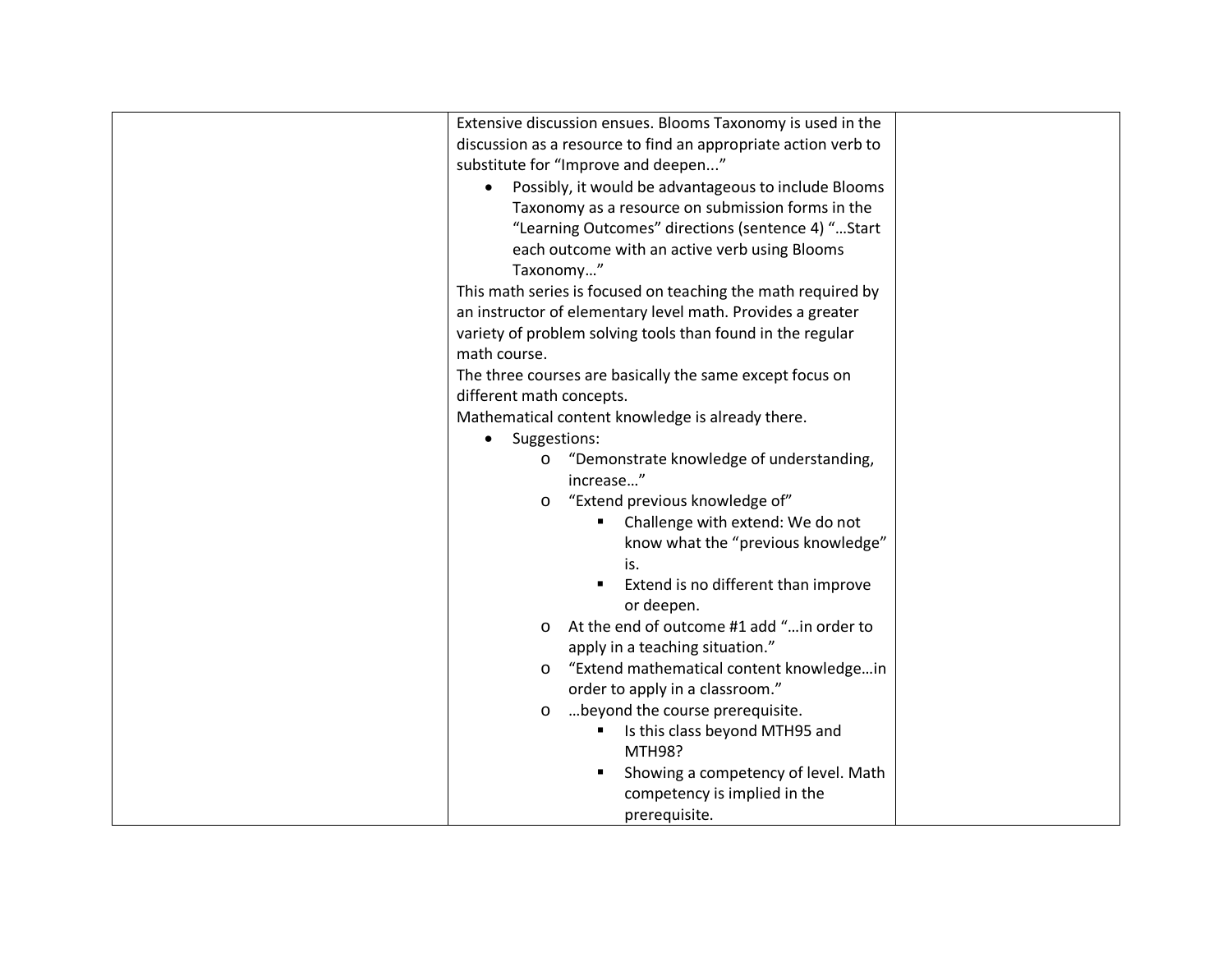| The Curriculum Committee chooses "extend" to replace<br>"Improve and deepen"                                                                                                                                                                                                                                 |                                                                                                        |
|--------------------------------------------------------------------------------------------------------------------------------------------------------------------------------------------------------------------------------------------------------------------------------------------------------------|--------------------------------------------------------------------------------------------------------|
| Katy arrives 4:00pm                                                                                                                                                                                                                                                                                          |                                                                                                        |
| <b>Motion: Approve as amended</b><br>Amendment: Outcome #1, replace "Improve and deepen"<br>with "Extend".                                                                                                                                                                                                   |                                                                                                        |
| Outcome #1 needs to be updated to match course<br>submission.<br><b>Motion: Approve as Amended</b><br>Amendment: Outcome #1, replace "Improve and deepen"<br>with "Extend".                                                                                                                                  | Motion: Stephen<br>$2^{nd}$ : Linnea<br>Action: 7 in favor $-0$<br>opposed - 0 abstention              |
| Outcome #1, replace "Improve and deepen" with "Extend"<br><b>Motion: Approve as Amended</b><br>Amendment: Replace "Improve and deepen" with "Extend"<br>in Outcome #1                                                                                                                                        | Motion: Ashley<br>$2nd$ : Emilie<br>Action: $7$ in favor $-0$<br>opposed - 0 abstention                |
| Outcome #1 needs to be updated to match course<br>submission.<br>It is noted that MTH 212 does not meet OSU back core<br>requirements. However, MTH 212 does transfer to Eastern as<br>Gen Ed.<br><b>Motion: Approve as amended</b><br>Amendment: Outcome #1, replace "Improve and deepen"<br>with "Extend". | Motion: Stephen<br>2 <sup>nd</sup> : Ashley<br>Action: $7$ in favor $-0$<br>opposed - 0 abstention     |
| Outcome #1, replace "Improve and deepen" with "Extend"<br>No pre/co<br><b>Motion: Approve as amended</b><br>Amendment: Outcome #1, replace "Improve and deepen"<br>with "Extend".                                                                                                                            | <b>Motion: Emilie</b><br>2 <sup>nd</sup> : Katy<br>Action: $7$ in favor $-0$<br>opposed - 0 abstention |
|                                                                                                                                                                                                                                                                                                              |                                                                                                        |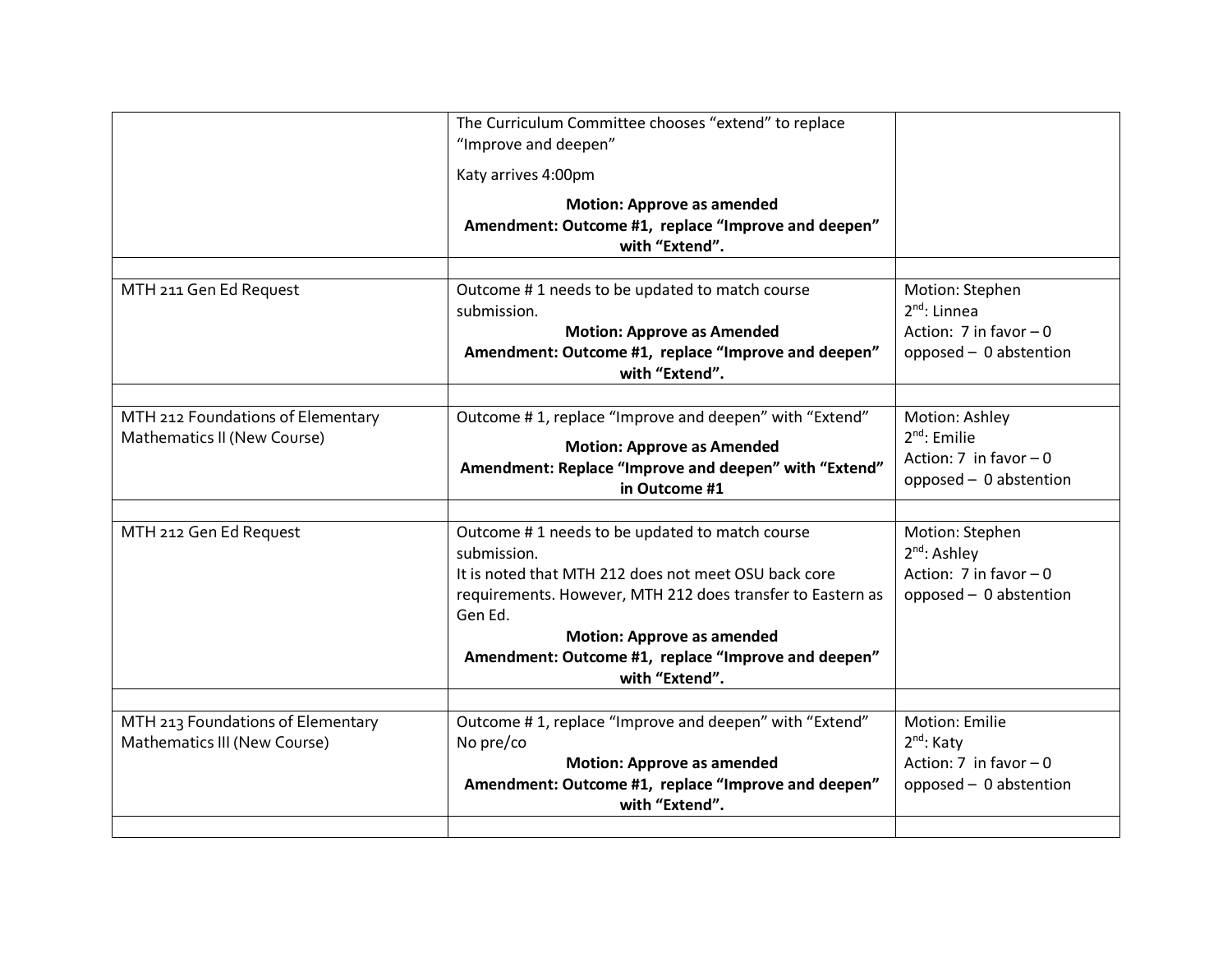| MTH 213 Gen Ed Request                                            | Outcome #1 needs to be updated to match course<br>submission.<br><b>Motion: Approve as Amended</b><br>Amendment: Outcome #1, replace "Improve and deepen"<br>with "Extend". | Motion: Stephen<br>$2nd$ : Ashley<br>Action: $7$ in favor $-0$<br>opposed - 0 abstention           |
|-------------------------------------------------------------------|-----------------------------------------------------------------------------------------------------------------------------------------------------------------------------|----------------------------------------------------------------------------------------------------|
| CS 161 Programming & Problem Solving<br>(Contact Hour Change)     | <b>Motion: Approve as written</b>                                                                                                                                           | Motion: Ashley<br>$2nd$ : Emilie<br>Action: $7$ in favor $-0$<br>opposed - 0 abstention            |
| UAS 102 sUAS Aerial Photogrammetry<br>(Course Revision: req, des) | Mary Kramer presents CTE submissions.<br>UAS 102 has minor description and prerequisite changes.<br>MTH 95 is not required.<br><b>Motion: Approve as written</b>            | Motion: Katy<br>2 <sup>nd</sup> : Ashley<br>Action: $7$ in favor $-0$<br>opposed - 0 abstention    |
| UAS 103 sUAS for Public Safety (Course<br>Revision: req, des)     | Minor description and prerequisite changes.<br>Mary explained top level 2 certification is a business and<br>industry certification.<br><b>Motion: Approve as written</b>   | Motion: Ashley<br>2 <sup>nd</sup> : Stephen<br>Action: $7$ in favor $-0$<br>opposed - 0 abstention |
| Administrative Assistant (Certificate<br>Revision: out)           | <b>Motion: Approve as written</b>                                                                                                                                           | Motion: Ashley<br>$2^{nd}$ : Linnea<br>Action: $7$ in favor $-0$<br>opposed - 0 abstention         |
| Manufacturing (Certificate Revision: course)                      | "Or higher" is added to MTH 98<br><b>Motion: Approve as written</b>                                                                                                         | Motion: Emilie<br>$2nd$ : Ashley<br>Action: $7$ in favor $-0$<br>opposed - 0 abstention            |
|                                                                   |                                                                                                                                                                             |                                                                                                    |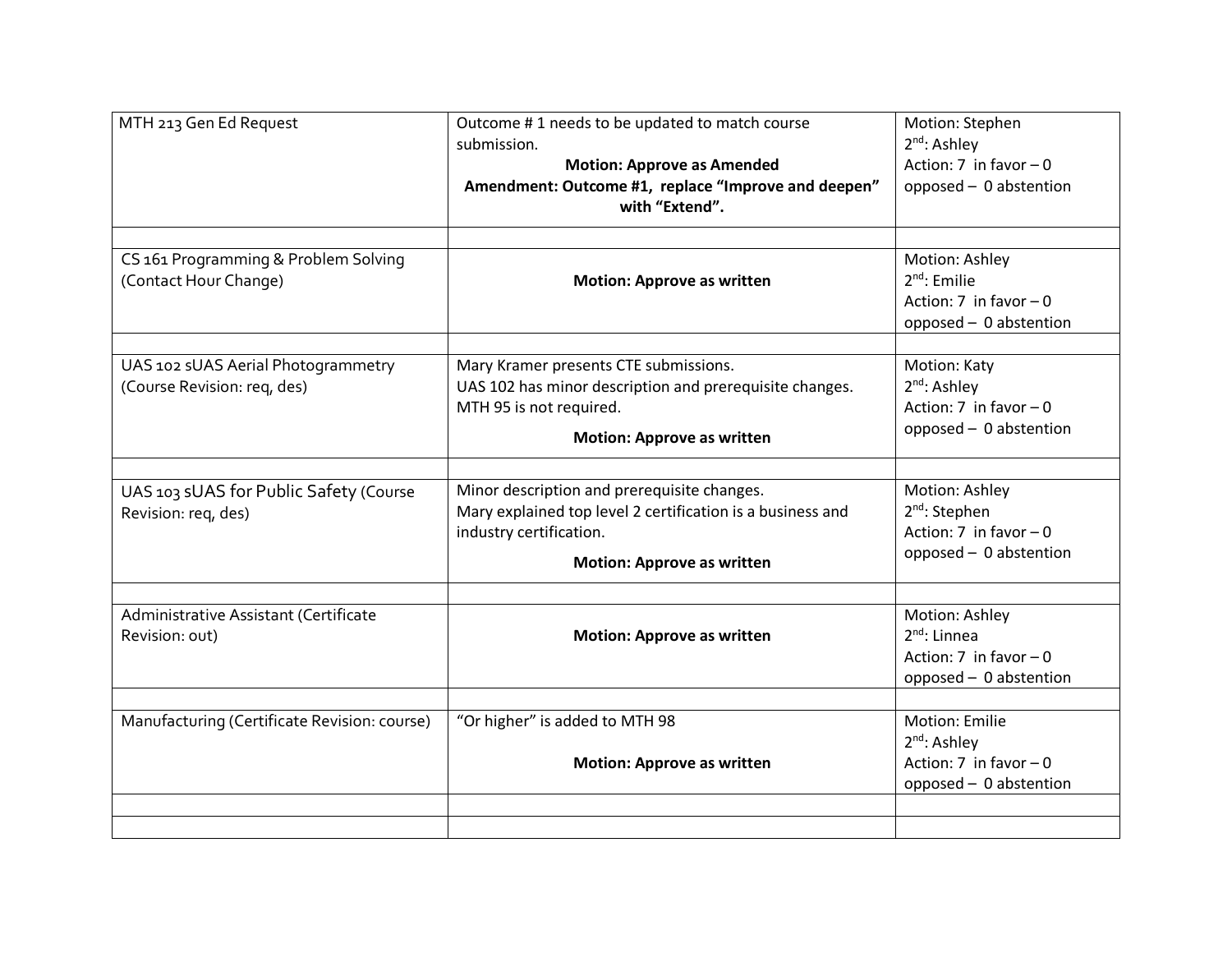| HEC 226 Child Development (CLO Update)   | Courtney Cunningham presents HEC 226 CLO update.                                                                                                                                                                                                                                                                                                                                                                                                                                                                     | Motion: Stephen           |
|------------------------------------------|----------------------------------------------------------------------------------------------------------------------------------------------------------------------------------------------------------------------------------------------------------------------------------------------------------------------------------------------------------------------------------------------------------------------------------------------------------------------------------------------------------------------|---------------------------|
|                                          |                                                                                                                                                                                                                                                                                                                                                                                                                                                                                                                      | $2^{nd}$ : Ashley         |
|                                          | <b>Motion: Approve as written</b>                                                                                                                                                                                                                                                                                                                                                                                                                                                                                    | Action: $7$ in favor $-0$ |
|                                          |                                                                                                                                                                                                                                                                                                                                                                                                                                                                                                                      | opposed - 0 abstention    |
|                                          |                                                                                                                                                                                                                                                                                                                                                                                                                                                                                                                      |                           |
|                                          | Instructional Council - Gen Ed Dept Chairs and Deans (4:40 -<br>$4:50$ pm)                                                                                                                                                                                                                                                                                                                                                                                                                                           |                           |
| Revised Communication Requirement for    | Lori presents this revision and notes that it was reviewed and                                                                                                                                                                                                                                                                                                                                                                                                                                                       | Motion: Ashley            |
| AAOT, ASOT-BUS, ASOT-CS, AS              | agreed upon at Instructional Council (IC) in January.                                                                                                                                                                                                                                                                                                                                                                                                                                                                | 2 <sup>nd</sup> : Katy    |
|                                          | IC is proposing that CGCC expand the list of eligible COMM                                                                                                                                                                                                                                                                                                                                                                                                                                                           | Action: $7$ in favor $-0$ |
|                                          | classes that will meet the COMM requirement for the AAOT,<br>ASOT-BUS, ASOT-CS, and the AS.                                                                                                                                                                                                                                                                                                                                                                                                                          | opposed - 0 abstention    |
|                                          | COMM courses were reviewed with Diane Uto and one was                                                                                                                                                                                                                                                                                                                                                                                                                                                                |                           |
|                                          | inactivated.                                                                                                                                                                                                                                                                                                                                                                                                                                                                                                         |                           |
|                                          | The four listed COMM courses will be offered more                                                                                                                                                                                                                                                                                                                                                                                                                                                                    |                           |
|                                          | frequently now that they are part of the degrees.                                                                                                                                                                                                                                                                                                                                                                                                                                                                    |                           |
|                                          |                                                                                                                                                                                                                                                                                                                                                                                                                                                                                                                      |                           |
|                                          | <b>Motion: Approve as written</b>                                                                                                                                                                                                                                                                                                                                                                                                                                                                                    |                           |
|                                          |                                                                                                                                                                                                                                                                                                                                                                                                                                                                                                                      |                           |
| <b>Discussion Item:</b>                  |                                                                                                                                                                                                                                                                                                                                                                                                                                                                                                                      |                           |
| Related Instruction: Standalone courses  | Kristen asks for committee report out.                                                                                                                                                                                                                                                                                                                                                                                                                                                                               |                           |
| approved for Communication, Computation, | Definitions were reviewed and condensed.                                                                                                                                                                                                                                                                                                                                                                                                                                                                             |                           |
| & Human Relations                        | Susan reminded the CC that this document is for Related                                                                                                                                                                                                                                                                                                                                                                                                                                                              |                           |
|                                          | Instruction, it is not for Gen Ed. Be careful about focusing too                                                                                                                                                                                                                                                                                                                                                                                                                                                     |                           |
|                                          |                                                                                                                                                                                                                                                                                                                                                                                                                                                                                                                      |                           |
|                                          |                                                                                                                                                                                                                                                                                                                                                                                                                                                                                                                      |                           |
|                                          |                                                                                                                                                                                                                                                                                                                                                                                                                                                                                                                      |                           |
|                                          |                                                                                                                                                                                                                                                                                                                                                                                                                                                                                                                      |                           |
|                                          |                                                                                                                                                                                                                                                                                                                                                                                                                                                                                                                      |                           |
|                                          |                                                                                                                                                                                                                                                                                                                                                                                                                                                                                                                      |                           |
|                                          |                                                                                                                                                                                                                                                                                                                                                                                                                                                                                                                      |                           |
|                                          |                                                                                                                                                                                                                                                                                                                                                                                                                                                                                                                      |                           |
|                                          |                                                                                                                                                                                                                                                                                                                                                                                                                                                                                                                      |                           |
|                                          | much on Gen Ed.<br>The purpose is to say what stand-alone classes will be<br>approved for Related Instruction in Communication,<br>Computation, and Human Relations.<br>Related instruction is to be college level. College level being<br>100 and above. Add to the criteria.<br>COCC has a model and they had a definition and criteria.<br>To be a standalone course, the content should be primarily<br>about the related instruction area (computation,<br>communication, or human relations). The criteria for |                           |